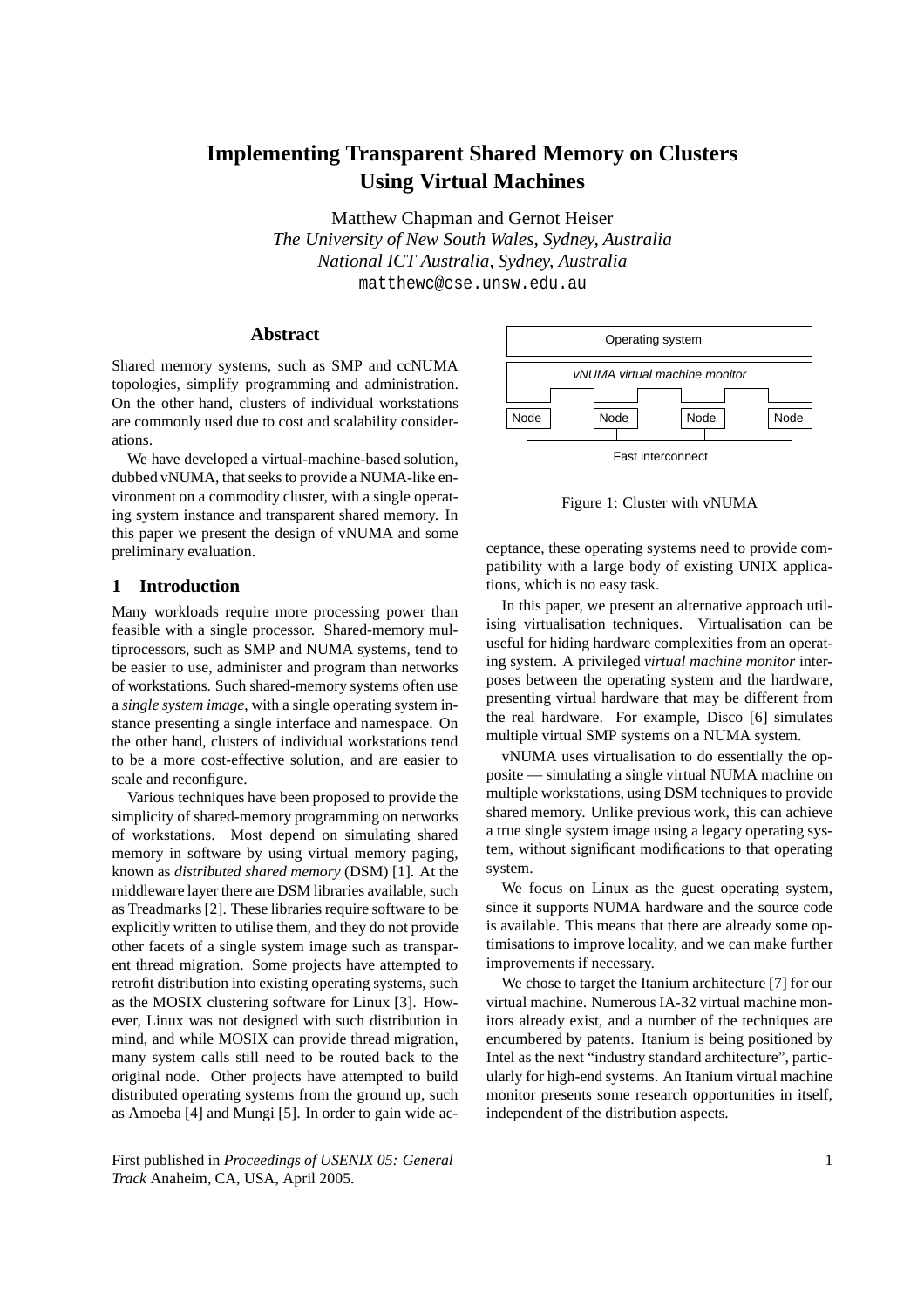## **2 Implementation overview**

# **2.1 Startup**

In order to achieve the best possible performance, vNUMA is a *type I* VMM; that is, it executes at the lowest system software level, without the support of an operating system. It is started directly from the bootloader, initialises devices and installs its own set of exception handlers.

One of the nodes in the cluster is selected as the bootstrap node, by providing it with a guest kernel as part of the bootloader configuration. When the bootstrap node starts, it relocates the kernel into the virtual machine's address space, and branches to the start address; all further interaction with the virtual machine is via exceptions. The other nodes wait until the startup node provides a start address, then they too branch to the guest kernel; its code and data is fetched lazily via the DSM.

## **2.2 Privileged instruction emulation**

In order to ensure that the virtual machine cannot be bypassed, the guest operating system is demoted to an unprivileged privilege level. Privileged instructions then fault to the virtual machine monitor. The VMM must read the current instruction from memory, decode it, and emulate its effects with respect to the virtual machine. For example, if the instruction at the instruction pointer is mov r16=psr, the simulated PSR register is copied into the userspace r16 register. The instruction pointer is then incremented.

The Itanium architecture is not perfectly virtualisable in this way and has a number of sensitive instructions, which do not fault but require VMM intervention [8, 9]. These must be substituted with faulting instructions. Currently this is done statically at compilation time, although it would be possible to do at runtime if necessary, since the replacement instructions are chosen so that they fit into the original instruction slots. The cover instruction is simply replaced by break. thash and ttag are replaced by moves from and to *modelspecific registers* (since model-specific registers should not normally be used by the operating system, and these instructions conveniently take two register operands).

# **2.3 Distributed Shared Memory**

The virtual machine itself has a simulated physical address space, referred to here as the machine address space. This is the level at which DSM operates in vNUMA. Each machine page has associated protection bits and other metadata maintained by the DSM system. When the guest OS establishes a virtual mapping, the effective protection bits on the virtual mapping are calculated as the logical AND of the requested protection bits and the DSM protection bits. vNUMA keeps track

First published in *Proceedings of USENIX 05: General Track* Anaheim, CA, USA, April 2005.

of the virtual mappings for each machine page, such that when the protection bits are updated by the DSM system, any virtual mappings are updated as well.

The initial DSM algorithm is a simple sequentially consistent, multiple-reader/single-writer algorithm, based on that used in IVY [10] and other systems. The machine pages of the virtual machine are divided between the nodes, such that each node manages a subset of the pages. When a node faults on a page, the manager node is contacted in the first instance. The manager node then forwards to the owner (if it is not itself the owner), and the owner returns the data directly to the requesting node. The copyset is sent along with the data, and if necessary the receiving node performs any invalidations. Version numbers are used to avoid re-sending unchanged page data.

#### **3 Evaluation**

Our test environment consists of two single-processor 733Mhz Itanium 1 workstations with D-Link DGE-500T Gigabit Ethernet cards, connected back-to-back with a crossover cable to form a two-processor cluster. We also used a similar dual-processor (SMP) Itanium workstation for comparison. Obviously it is intended that the system will scale beyond two nodes, however the software was not yet stable enough for benchmarking on a larger cluster.

As the guest kernel, we used a Linux 2.6.7 kernel compiled for the HP simulator platform. The only modifications to the kernel are a tiny change to enable SMP (since the HP simulator is usually uniprocessor), and the static instruction replacement described in section 2.2.

The SPLASH-2 benchmarks [11] are a well-known set of benchmarks for shared memory machines. We used an existing implementation designed to work with the standard *pthreads* threading library. Here we present results from three of the SPLASH-2 applications: **Ocean**, **Water-Nsquared** and **Barnes**. In each case we measured the performance on four different topologies: a single-processor workstation, a singleprocessor workstation with vNUMA (to measure virtual machine overhead), two single-processor workstations with vNUMA, and a dual-processor SMP workstation. We used the processor cycle counter to obtain timings, since we did not want to place trust in the accuracy of gettimeofday on the virtual machine.

## **3.1 Ocean**

**Ocean** simulates large-scale ocean movements by solving partial diferential equations. The grid representing the ocean is partitioned between processors. At each iteration the computation performed on each element of the grid requires the values of its four neighbours, causing communication at partition boundaries.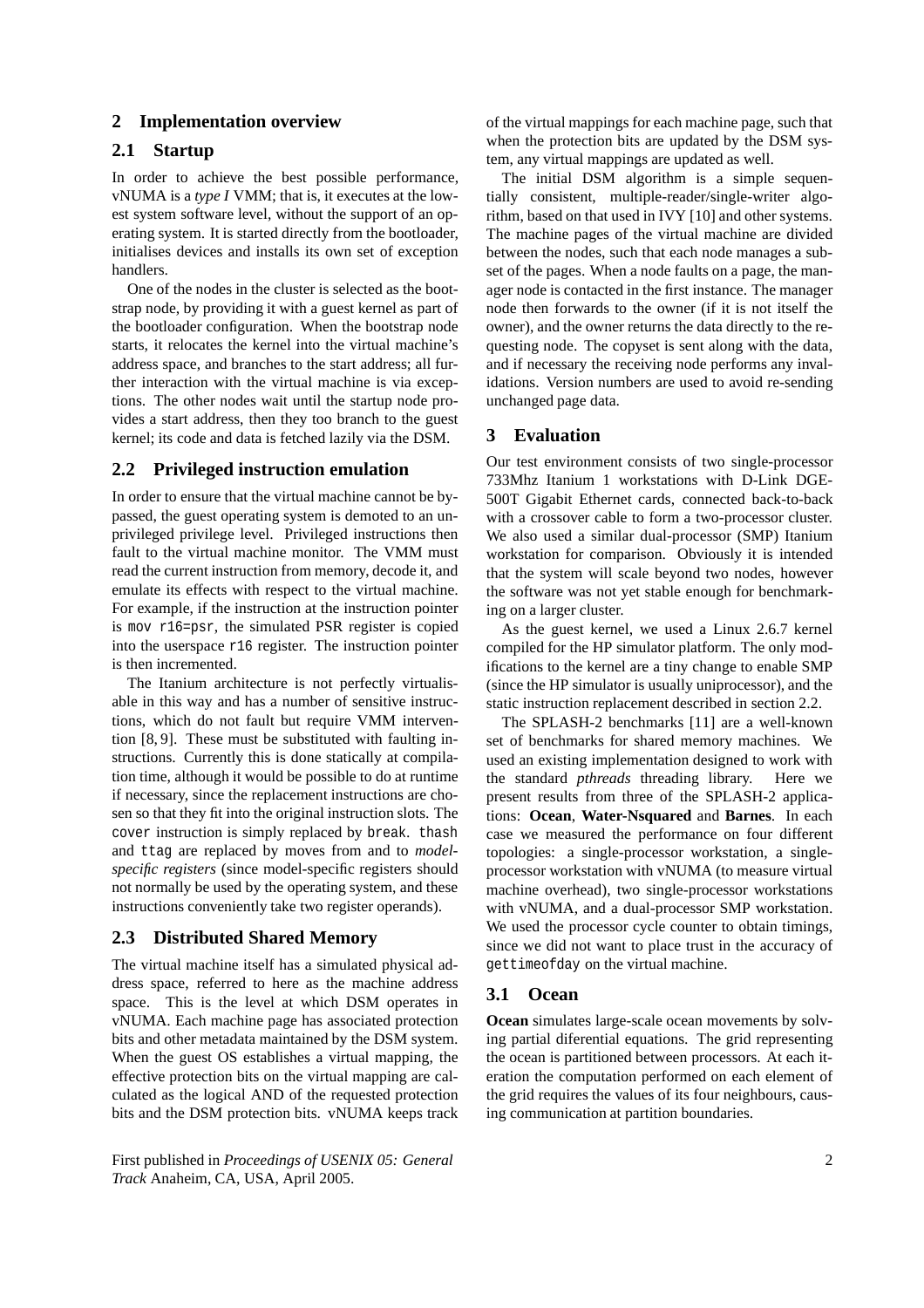

Figure 2: Results of **Ocean** application

The results are shown in Figure 2. First consider the single processor results, which demonstrate virtual machine performance independent of the DSM. At the smallest grid size, 258x258, the virtual machine performance is very good, in fact the benchmark runs marginally faster than without the virtual machine. This is due to the fact that parts of the memory management are done by the virtual machine monitor without involving the guest operating system, and the mechanisms implemented in vNUMA (such as the long format VHPT) are advantageous for some workloads compared to those implemented in Linux [12]. As the grid size and hence working set size increases, the number of TLB misses and page faults that must involve the guest kernel increases. Since these are significantly more expensive on the virtual machine, they ultimately outweigh any memory management improvements. At the largest grid size the virtual machine imposes a 7% overhead.

On the other hand, the distribution efficiency increases with problem size. If the granularity was wordbased, communication should increase linearly with one side of the grid. However, because of sparse access patterns compared to the granularity of the DSM, we simply see greater utilisation of the pages being transferred, and the overhead remains roughly constant, meaning that the relative overhead is less. For the 258x258 grid, the vNUMA overhead is significant compared to the actual amount of work being done, and it is clearly not worthwhile. By 514x514, we have passed the "breakeven" point and the two-node vNUMA performs better than a single processor. For the largest problem size, the benchmark is largely computation-bound and vNUMA works well. Relative to a single-processor workstation, the vNUMA speedup is 1.60, compared to 1.98 for SMP.

## **3.2 Water-Nsquared**

**Water-Nsquared** is an example of an application that performs well in a DSM environment [13], and indeed it

First published in *Proceedings of USENIX 05: General Track* Anaheim, CA, USA, April 2005.



Figure 3: Results of **Water-Nsquared** application

also performs well on vNUMA. **Water-Nsquared** evaluates forces and potentials that occur over time in a system of water molecules. Each processor needs all of the data, but only does a subset of the calculations and stores the results locally. At the end of each timestep, processors accumulate their results into the shared copy. Thus there are alternating read-sharing and update phases.

The results are shown in Figure 3. Here the virtual machine overhead is minimal, since the working set sizes are much smaller than for **Ocean** (around 4MB at the largest problem size, compared to over 220MB). The distribution overhead scales with the number of molecules (and hence the size of the shared data), as might be expected, but again it is small. For the largest problem size, the vNUMA speedup is 1.87, compared to 1.95 for SMP.

## **3.3 Barnes**

On the other hand, **Barnes** is an example of an application that is known not to perform as well in DSM environments [13]. **Barnes** simulates the gravitational interaction of a system of bodies in three dimensions using the Barnes-Hut hierarchical N-body method. The data is represented as an octree with leaves containing information on each body and internal nodes representing space cells. Thus there are two stages in each timestep — calculating forces and updating particle positions in the octree.

The results are shown in Figure 4. The force calculation phase distributes fairly well, certainly for larger problem sizes. However the tree update does not — in this phase the pattern of both reads and writes is finegrained and unpredictable, which results in significant false sharing. False sharing is particularly problematic because vNUMA currently uses a sequentially consistent, multiple-reader/single-writer DSM, which means pages cannot simultaneously be writable on multiple nodes. Thus, overall, the benchmark does not perform